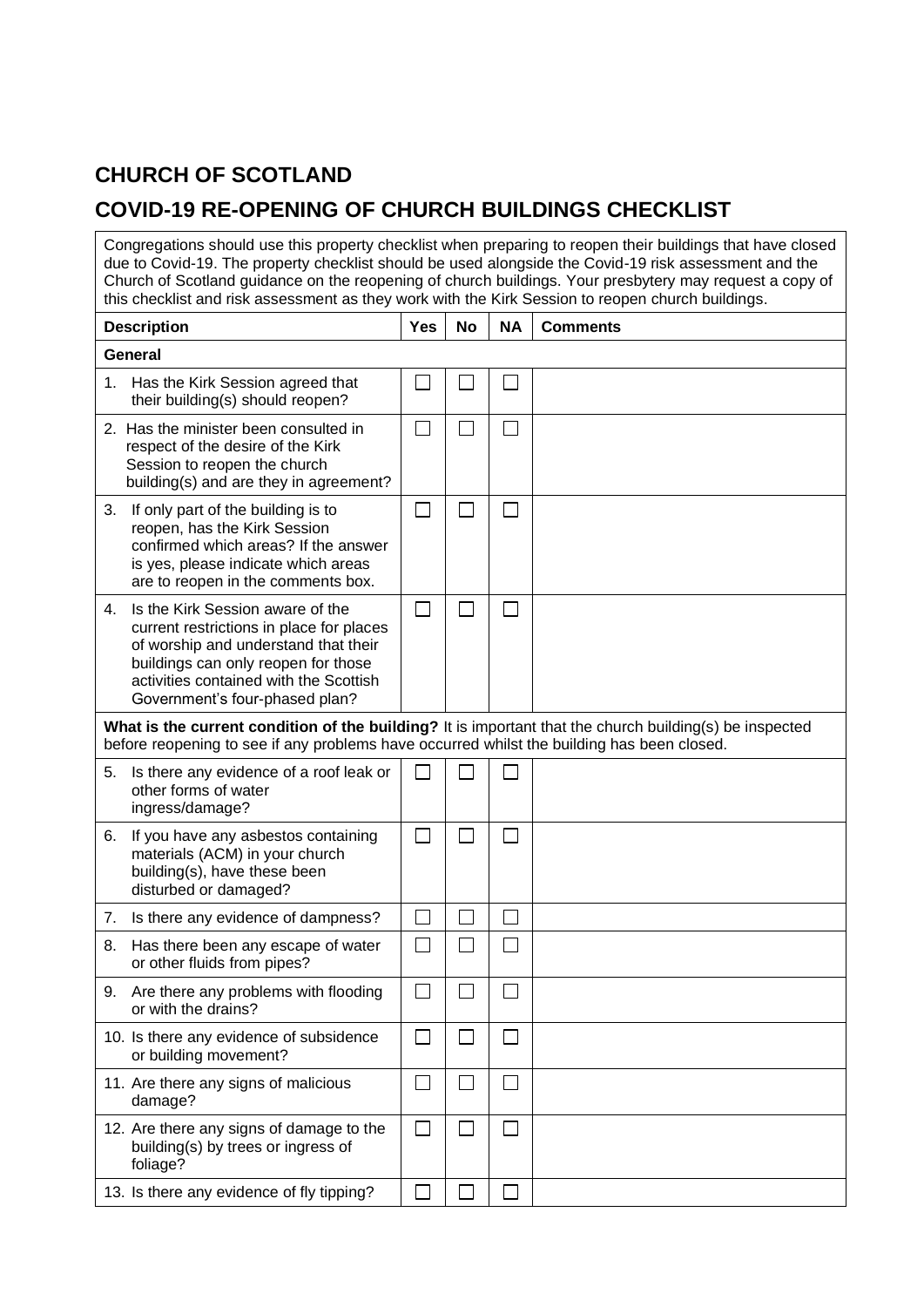| 14. Has there been any theft of materials<br>of equipment from either inside or<br>outside of the building?                                             |                          |  |                |  |  |  |  |
|---------------------------------------------------------------------------------------------------------------------------------------------------------|--------------------------|--|----------------|--|--|--|--|
| 15. Has there been any damage to the<br>lightning system?                                                                                               |                          |  | $\sim$         |  |  |  |  |
| <b>Building security</b>                                                                                                                                |                          |  |                |  |  |  |  |
| 16. Have you inspected the condition of<br>the perimeter fencing/gates?                                                                                 | $\sim$                   |  |                |  |  |  |  |
| 17. Have you checked the condition of all<br>external doors, windows ensuring that<br>all locks operate correctly?                                      | $\overline{\phantom{0}}$ |  |                |  |  |  |  |
| 18. Have you confirmed that any external<br>security lights are working properly?                                                                       | $\Box$                   |  | $\sim$         |  |  |  |  |
| 19. Have you inspected the intruder<br>alarm and CCTV systems to ensure<br>that they are working properly?                                              |                          |  |                |  |  |  |  |
| 20. Do you think that any additional<br>security measures are required for<br>your church building(s)?                                                  |                          |  |                |  |  |  |  |
| Risk assessment including Covid-19 risk assessment                                                                                                      |                          |  |                |  |  |  |  |
| 21. Have all of the risk assessments that<br>you have in place relating to, and the<br>use of the church building(s) been<br>reviewed?                  |                          |  |                |  |  |  |  |
| 22. Do any of the risk assessments<br>require amending or updating? If you<br>answer yes, please explain why and<br>confirm that they have been updated | $\Box$                   |  |                |  |  |  |  |
| 23. Has the Covid-19 risk assessment<br>been completed for your building(s)?                                                                            | П                        |  |                |  |  |  |  |
| 24. Have suitable control measures for<br>Covid-19 been identified and<br>implemented?                                                                  |                          |  |                |  |  |  |  |
| <b>Fire Safety</b>                                                                                                                                      |                          |  |                |  |  |  |  |
| 25. Have you reviewed and updated the<br>fire safety risk assessment for your<br>building(s)?                                                           |                          |  |                |  |  |  |  |
| 26. Have you checked that emergency<br>lights are working?                                                                                              | $\mathcal{L}$            |  | $\blacksquare$ |  |  |  |  |
| 27. Have you inspected the condition and<br>operation of all fire doors and fire exit<br>routes, including emergency exits?                             | $\Box$                   |  | $\blacksquare$ |  |  |  |  |
| 28. Have you checked that any<br>evacuation equipment such as an<br>Evac chair is in good order?                                                        | $\Box$                   |  | $\sim$         |  |  |  |  |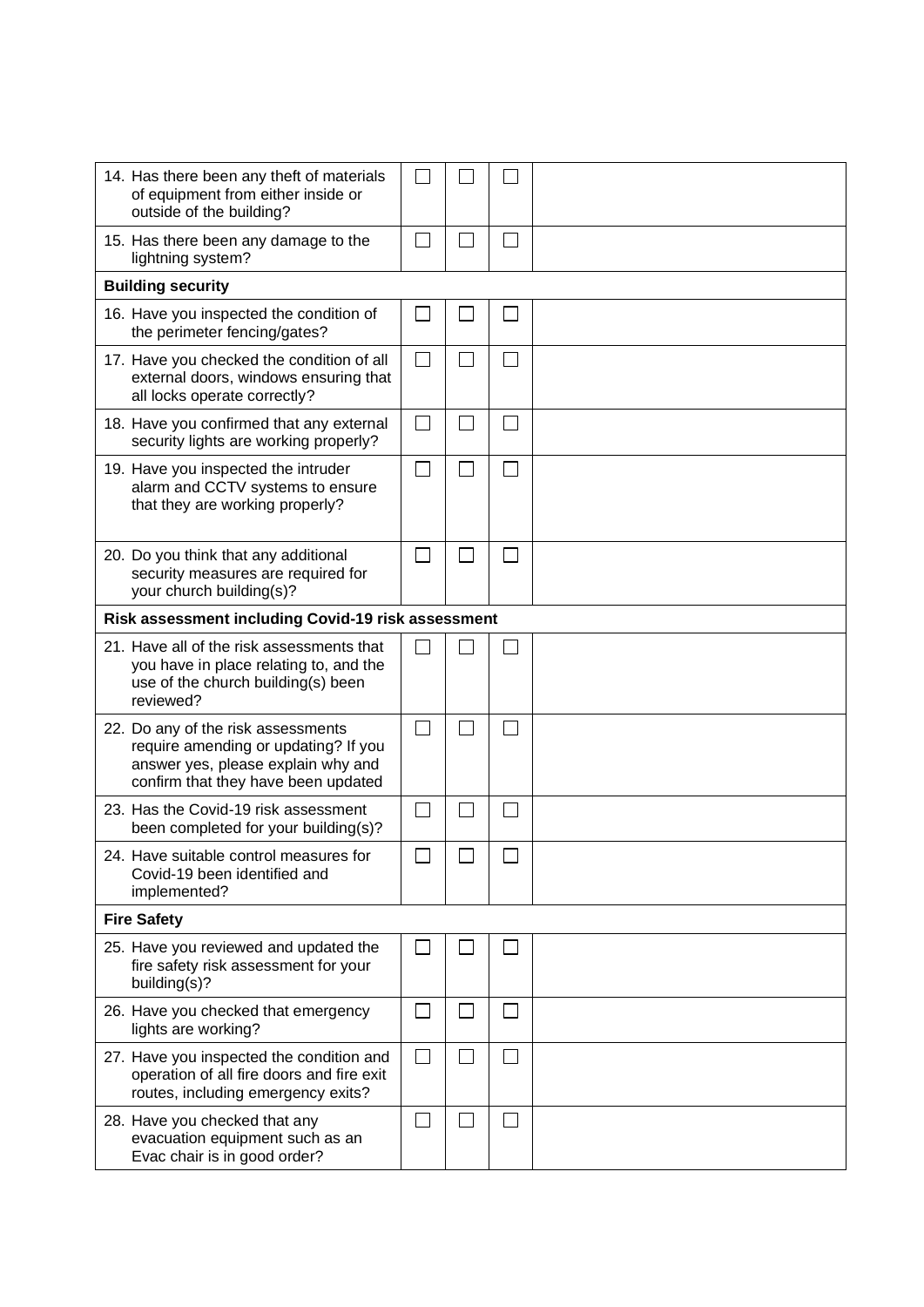| 29. Have you checked all fire<br>extinguishers are in the correct place<br>and within their service dates?                                                                                                                                               |        |              |        |                                                                                                                                                                    |  |  |
|----------------------------------------------------------------------------------------------------------------------------------------------------------------------------------------------------------------------------------------------------------|--------|--------------|--------|--------------------------------------------------------------------------------------------------------------------------------------------------------------------|--|--|
| 30. Have you checked that the fire<br>detection and alarm system is<br>working and within its service date?                                                                                                                                              |        |              |        |                                                                                                                                                                    |  |  |
| 31. Have people been advised of any<br>new emergency fire safety<br>procedure?                                                                                                                                                                           |        |              |        |                                                                                                                                                                    |  |  |
| <b>Electrical Installation</b>                                                                                                                                                                                                                           |        |              |        |                                                                                                                                                                    |  |  |
| 32. Has the fixed wire electrical<br>installation for your church building(s)<br>been inspected and tested as<br>required under the Electricity at Work<br>Regulations 1998 and IET Wiring<br>Regulation and have all C1 and C2<br>faults been repaired? |        |              |        |                                                                                                                                                                    |  |  |
| For the purpose of this checklist, your<br>electrical installation should have<br>been tested at least once in the<br>previous 5 years.                                                                                                                  |        |              |        |                                                                                                                                                                    |  |  |
| Gas/Oil supply                                                                                                                                                                                                                                           |        |              |        |                                                                                                                                                                    |  |  |
| 33. Have the gas isolation valves been<br>exercised and checked by a GasSafe<br>engineer including any interlocks on<br>any equipment?                                                                                                                   |        |              |        |                                                                                                                                                                    |  |  |
| 34. Has the gas/oil boiler been inspected<br>in the last 12 months and do you<br>have an appropriate safety inspection<br>certificate?                                                                                                                   | $\Box$ | $\Box$       | $\Box$ | If you have less than six months to go<br>before your next inspection/service,<br>congregations should consider having their<br>boiler inspected before reopening. |  |  |
| Legionella and water safety plan                                                                                                                                                                                                                         |        |              |        |                                                                                                                                                                    |  |  |
| 35. Do you have a water management<br>risk assessment in place and if so,<br>have you followed the water<br>management plan specific to your<br>building?                                                                                                |        |              |        |                                                                                                                                                                    |  |  |
| 36. Have you implemented suitable<br>Legionella control measures? Please<br>refer to the Church of Scotland<br>guidance on the reopening of church<br>buildings for further information.                                                                 |        | $\mathsf{I}$ |        |                                                                                                                                                                    |  |  |
| <b>Cleaning and disinfection</b>                                                                                                                                                                                                                         |        |              |        |                                                                                                                                                                    |  |  |
| 37. Have you made provisions for the<br>cleaning of your building(s) including<br>the regular cleaning and disinfection<br>of all hand touch surfaces?                                                                                                   |        |              |        |                                                                                                                                                                    |  |  |
| 38. Do you have an adequate supply of<br>cleaning materials including                                                                                                                                                                                    | $\Box$ |              | $\sim$ |                                                                                                                                                                    |  |  |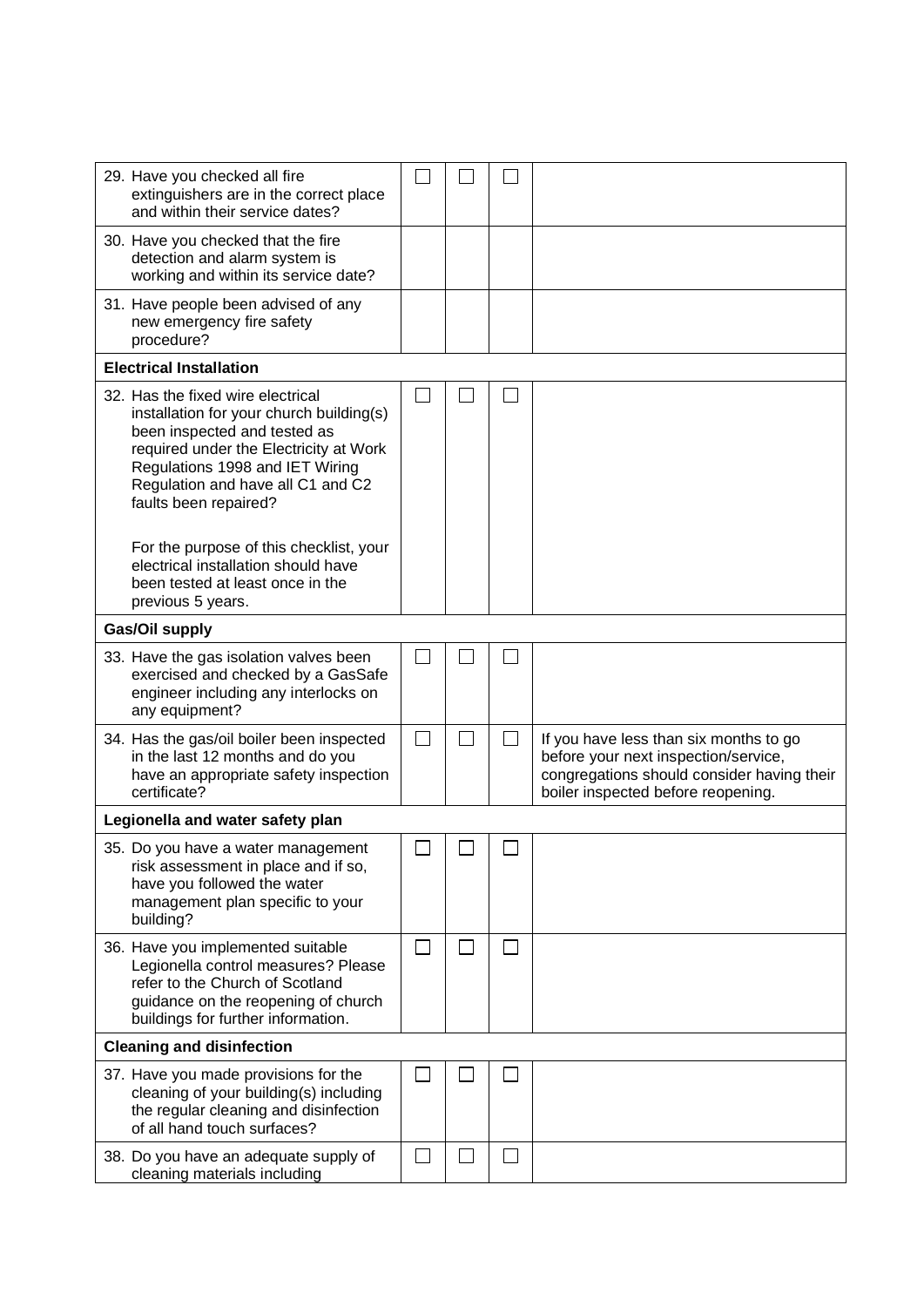| disinfectant, detergent, cloths and<br>mops?                                                                                                                                                                                                               |                          |  |  |  |  |  |
|------------------------------------------------------------------------------------------------------------------------------------------------------------------------------------------------------------------------------------------------------------|--------------------------|--|--|--|--|--|
| 39. Are people aware of their<br>responsibilities for cleaning and<br>disinfection and what areas require<br>cleaning and when?                                                                                                                            | $\Box$                   |  |  |  |  |  |
| <b>Personal Protective Equipment (PPE)</b>                                                                                                                                                                                                                 |                          |  |  |  |  |  |
| 40. Have the PPE requirements<br>identified from the COVID-19 risk<br>assessment been implemented to<br>ensure that suitable and appropriate<br>PPE is provided and available?                                                                             | $\overline{\phantom{a}}$ |  |  |  |  |  |
| 41. Are volunteers trained in the correct<br>storage, use and disposal of PPE?                                                                                                                                                                             | $\mathsf{L}$             |  |  |  |  |  |
| Hand hygiene and general safety precautions                                                                                                                                                                                                                |                          |  |  |  |  |  |
| 42. Is there an adequate supply of hot<br>running water, soap and paper<br>towels? Please refer to the Church<br>of Scotland guidance on the<br>reopening of church buildings for<br>further information.                                                  |                          |  |  |  |  |  |
| 43. Is alcohol based hand sanitiser/hand<br>gel available for use upon entry/exit<br>and throughout the church building?                                                                                                                                   | $\Box$                   |  |  |  |  |  |
| 44. Is appropriate signage in place to<br>remind people to wash and/or<br>decontaminate their hands and to<br>comply with other infection prevention<br>and control measures?                                                                              | $\Box$                   |  |  |  |  |  |
| 45. Are there provisions in place to<br>ensure that anyone who enters your<br>church building(s) can comply with<br>physical distancing requirements?<br>For example, signage on doors,<br>corridors and toilets and/or suitable<br>markings on the floor, |                          |  |  |  |  |  |
| <b>Covid-19 emergency procedures</b>                                                                                                                                                                                                                       |                          |  |  |  |  |  |
| 46. Have you written an emergency<br>procedure based on the HPS<br>guidance for non-healthcare settings<br>for responding to someone who falls<br>ill with Covid-19 symptoms when<br>visiting your church building?                                        | $\Box$                   |  |  |  |  |  |
| 47. Has this procedure been<br>communicated to all volunteers and<br>anyone else who may be responsible<br>for your church building?                                                                                                                       | $\Box$                   |  |  |  |  |  |
| <b>Control of Waste</b>                                                                                                                                                                                                                                    |                          |  |  |  |  |  |
| 48. Is PPE available to anyone who<br>undertakes cleaning?                                                                                                                                                                                                 |                          |  |  |  |  |  |